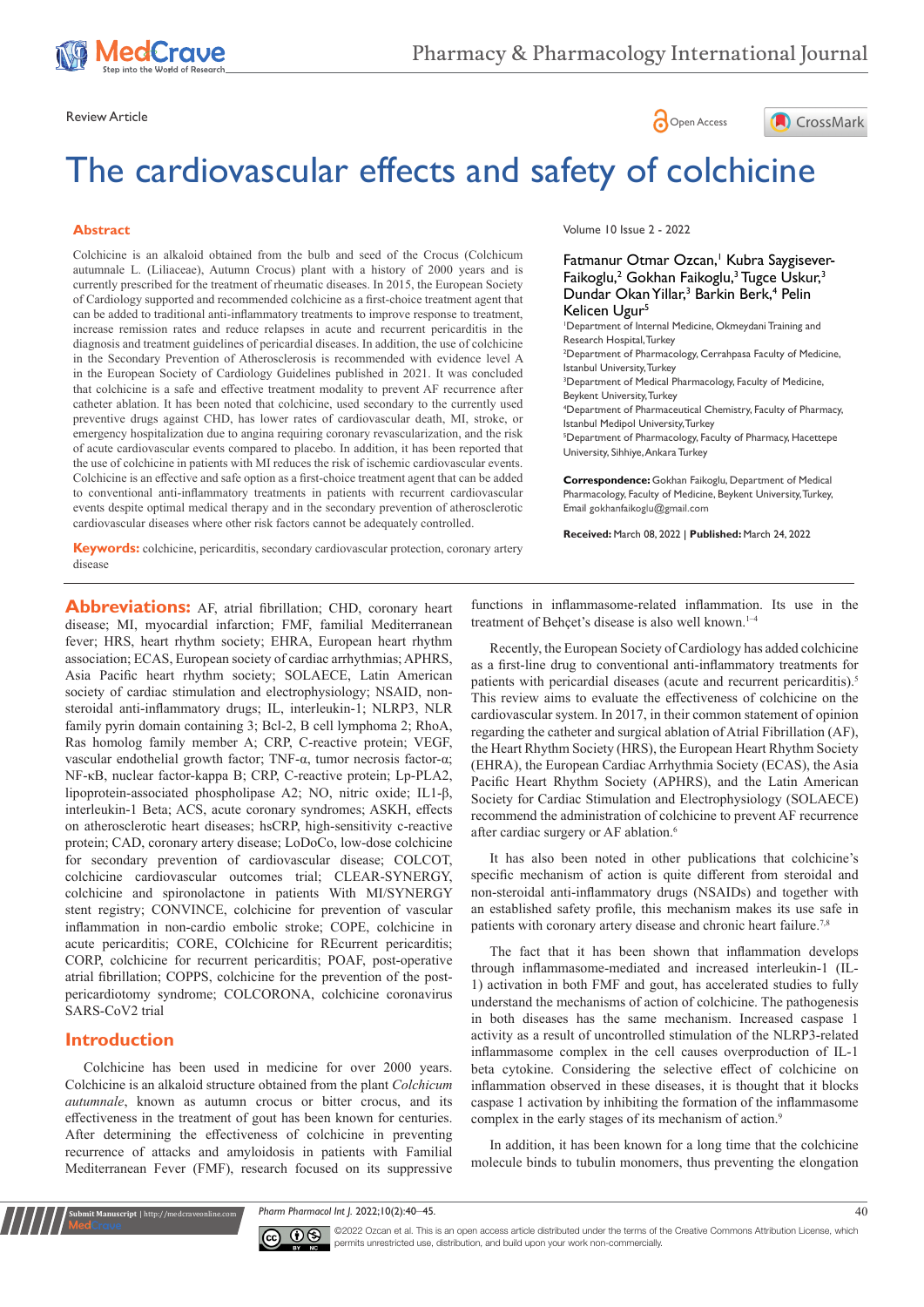of microtubules. This feature, which disrupts the cytoskeleton and is effective in metabolic pathways, has caused it to be considered in anticancer studies as well as in the treatment of inflammatory processes.<sup>9</sup>

The most studied therapeutic mechanism of action of colchicine is its tubulin-binding capacity, blocking the assembly and polymerization of microtubules. Colchicine is a classical anti-mitotic drug that blocks mitotic cells in metaphase. It binds to soluble tubulin to form tubulin-colchicine complexes and then binds to the ends of microtubules to prevent elongation of the microtubule polymer. Colchicine at low concentrations inhibits microtubule growth and at higher concentrations promotes microtubule depolymerization. It causes severe toxicity in normal tissues at high doses, which limits its use in cancer treatments.<sup>10</sup>

In addition to its use in the treatment of gout and Familial Mediterranean Fever, colchicine is currently used in cardiology for various indications, particularly pericarditis and peri-operative atrial fibrillation.<sup>11</sup>

### **Effects of colchicine on atherosclerotic heart diseases (ASHD)**

Colchicine has positive effects on atherosclerosis, which is characterized by lipid deposition and atherosclerotic plaque deposition under the intima. Colchicine inhibits leukocyte functions by preventing microtubule polymerization and prevents leukocyte accumulation and leukocyte deformation in inflamed and damaged endothelium by reducing the release of adhesion molecules and chemoattractants from the endothelium and leukocyte surface. It also inhibits NLRP3 inflammasome and IL1-β formation. It exerts an antithrombotic effect without the potential risk of bleeding by inhibiting leukocyte-platelet aggregation but not platelet-platelet aggregation.12 It has been shown to reduce hsCRP concentration in patients with ASCH receiving statins and antiplatelet therapy.13 Colchicine has been observed to reduce low-signal plaque volume, a measure of plaque instability, on computed tomography angiography.14

In a retrospective study of 1288 gout patients with high cardiovascular risk, colchicine reduced the risk of MI by 54%. In a similar retrospective study of 501 patients with gout, it was reported that it reduced the risk of MI, stroke, and ischemic attack by 49%. In a single-center trial in which 532 patients on a statin and antiplatelet therapy were followed for 3 years, daily low-dose (0.5 mg/day) colchicine was reported to reduce the risk of acute coronary syndrome, out-of-hospital cardiac arrest, and non-cardioembolic ischemic stroke.15

The potential for colchicine to reduce angioplasty and stent-related recurrent events were also examined. In a randomized, doubleblind trial of 196 patients with diabetes and percutaneous coronary intervention with metal stent implantation, patients, who received two doses of 0.5 mg colchicine daily for 6 months, were followed up with angiography (16% vs. 33%, p=0.007) and intravascular ultrasound  $(24\% \text{ vs. } 43\%, \text{ p=0.006})$  and evaluated for re-occlusion at the stent site, and it was observed that the patients receiving colchicine were protected compared to the placebo group.<sup>16</sup>

### **Effects of colchicine on acute coronary syndromes (ACS)**

Acute coronary syndromes (ACS) are clinical manifestations of an intracoronary thrombotic event resulting from erosion or rupture of an unstable atherosclerotic plaque that causes platelet aggregation

and partial or complete vascular occlusion, and inflammation that develops during plaque formation and after its rupture, which has been emphasized in recent years.17–19

In particular, colchicine therapy has a unique anti-inflammatory mechanism and the potential for long-term use; and its lowering of hsCRP, unlike aspirin and atorvastatin, has made it a theoretical candidate drug for stable coronary artery disease (CAD) patients.14,20

In a Comprehensive prospective, randomized trial, the use of low-dose continuous colchicine in 532 patients with stable CAD is reviewed. It has been proven that the risk of ACS, cardiac arrest, or non-cardioembolic ischemic stroke is reduced in patients given 0.5 mg of colchicine daily in addition to standard CAD therapy (5.3% vs.  $16\%$ ,  $p<0.001$ ). In another trial, it was shown that patients using colchicine for gout prophylaxis have a lower risk of myocardial infarction than those not using colchicines.<sup>21</sup>

# **Effects of colchicine on hs-CRP in patients with stable coronary artery disease**

The effects of colchicine on high-sensitivity C-reactive protein (hs-CRP), an important biomarker of inflammation and a predictor of future vascular events, were investigated in patients with stable coronary artery disease. In the trial, 64 patients with high hs-CRP levels (>2.0 mg/L) despite aspirin and high-dose atorvastatin therapy were divided into two groups. When hs-CRP levels were re-measured 2 weeks later in 20 patients who were not given colchicine, they did not differ significantly from baseline (baseline: 4.28 mg/L; week 2: 3.70 mg/L). Measurements were repeated after 4 weeks in 44 patients who were given 0.5 mg colchicine twice a day, and a statistically significant decrease was found in hs-CRP levels compared to baseline (baseline: 4.58; week 4: 1.78 mg/L; p <0.001). In 28 (64%) of these 44 patients, hs-CRP levels decreased by more than 50%, and in 31 patients (70%) hs-CRP levels were found to be less than 2.0 mg/L. The results of the trial showed that colchicine was effective in reducing hs-CRP in stable coronary artery patients whose hs-CRP level did not decrease despite aspirin and atorvastatin therapy.<sup>13</sup>

# **Effects of colchicine on hs-CRP and plaque morphology in patients with acute coronary syndrome**

The effects of colchicine on hs-CRP levels and plaque morphology were prospectively evaluated in patients with the acute coronary syndrome in the last month. 80 patients who received standard treatment (statins, renin-angiotensin inhibitors, beta-blockers, etc.) were included in the trial. While standard treatment and 0.5 mg/ day colchicine were given to 40 patients, only standard treatment was applied to the other 40 patients. Plaque instability of all patients was evaluated by computed tomography angiography at 1 month and the following 1 year after acute coronary syndrome. At the end of the follow-up period, the plaque volume decreased 40.9% in the colchicine group, while the plaque volume reduction was 17% in the standard treatment-only group ( $p = 0.008$ ). In addition, hs-CRP levels were significantly decreased in the colchicine group (37.3% in the Colchicine group; 14.6% in the Standard treatment group;  $p<0.001$ ).<sup>14</sup>

In the same trial, multivariate linear regression analysis showed that colchicine treatment had an independent role in both plaque volume reduction and hs-CRP level reduction. In the correlation analysis, a strong positive correlation was found between plaque volume and hs-CRP level ( $r=0.578$ ,  $p<0.001$ ).<sup>14</sup>

The authors showed that improvements in plaque morphology were closely associated with decreases in hs-CRP levels due to the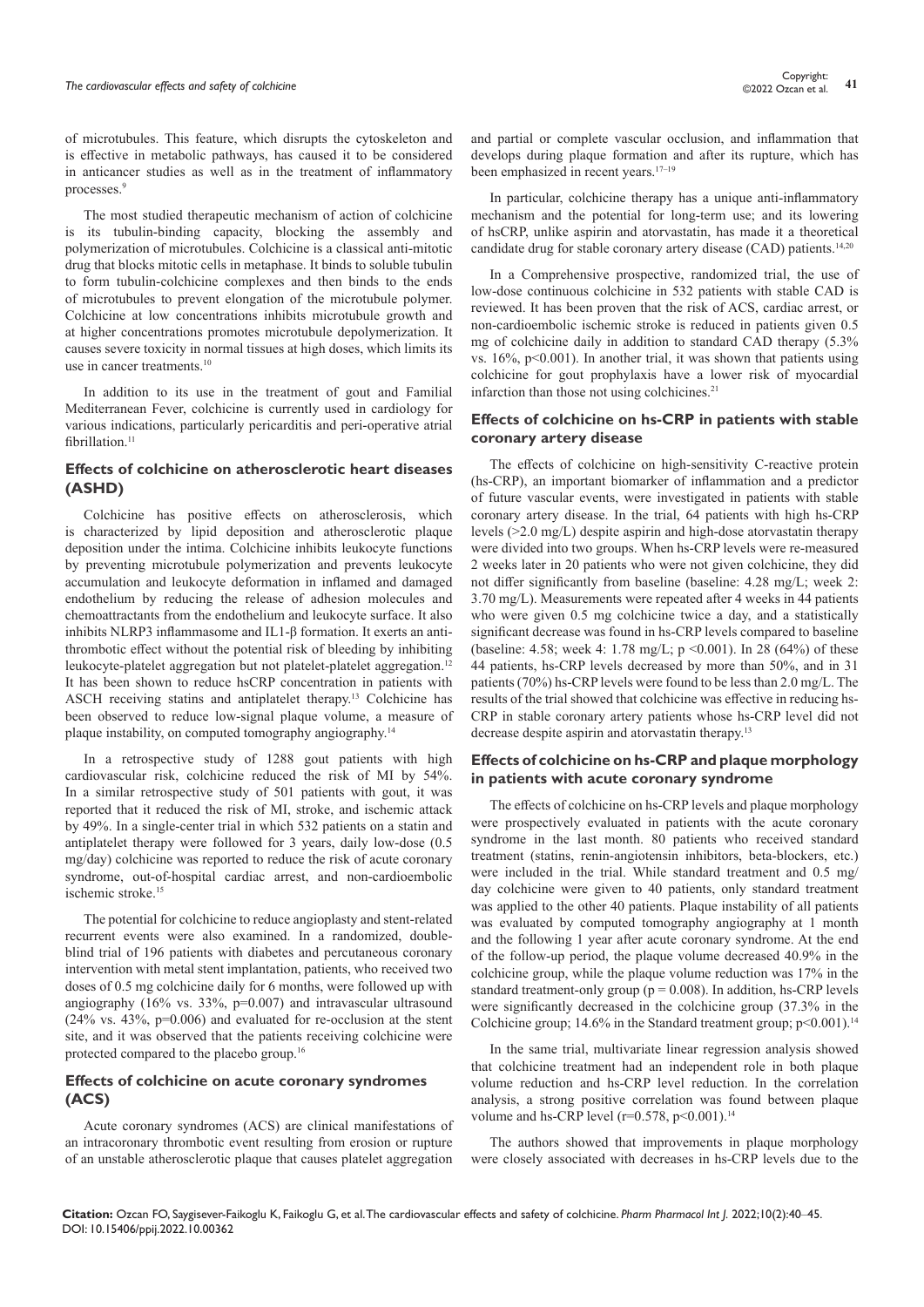anti-inflammatory property of colchicine. In conclusion, low-dose colchicine also reduced hs-CRP and regressed atherosclerotic plaque in people with coronary disease and taking statins.<sup>14,22</sup>

#### **Effects of low-dose colchicine in stable coronary artery disease (LoDoCo trial)**

In the LoDoCo (Low-Dose Colchicine for Secondary Prevention of Cardiovascular Disease) trial published in 2013, low-dose colchicine (0.5 mg/day) was also well tolerated in patients taking high-dose statins and showed significant benefit in the treatment process. In the same trial, undesirable effects were not found in patients receiving medium- and high-dose statins.20

A Cochrane systematic review evaluating 39 studies and 4992 patients concluded that low-dose colchicine therapy reduced the risk of myocardial infarction and had a very low side-effect profile. In conclusion, people treated with low-dose colchicine for stable coronary artery disease had a lower risk of adverse cardiovascular events and myocardial infarction.23

# **Effects of low-dose colchicine in patients with myocardial infarction (COLCOT trial)**

In the COLCOT (Colchicine Cardiovascular Outcomes Trial) trial, which included 4745 patients, the efficacy of low-dose colchicine was compared with placebo in patients with myocardial infarction in the last 30 days. The primary endpoints were cardiovascular death, resuscitated cardiac arrest, myocardial infarction, stroke, and hospitalization for angina resulting in coronary revascularization. After a median of 22.6 months, the primary endpoint occurred in 5.5% of patients in the colchicine group and 7.1% in the placebo group (HR 0.77; P=0.02). A significantly lower risk of ischemic cardiovascular events was found with low-dose colchicine in patients with a recent myocardial infarction.24

In an advanced cohort of the COLCOT trial (COLCOT-2), the relationship between the onset of colchicine after myocardial infarction and its benefit to patients was evaluated, and the results of the trial were published in the European Heart Journal in 2020. In the trial, the 30-day period after myocardial infarction was divided into 3 phases (<3 days; 4-7 days; >8 days). The composite primary endpoint was cardiovascular death, resuscitated cardiac arrest, myocardial infarction, stroke, or hospitalization for angina requiring coronary revascularization. In this analysis, which included 4661 patients, the mean follow-up was 22.7 months. The primary endpoint event was significantly lower in the group in which colchicine was initiated within the first 3 days after myocardial infarction compared to the 4-7 days and  $>8$  days periods (HR = 0.96 and HR=0.82, respectively). In the placebo comparative analysis, it was determined that the highest positive effect of colchicine was in the group in which colchicine was started within the first 3 days after myocardial infarction (HR=0.52 P=0.007). In conclusion, patients treated with low-dose colchicine in patients with a history of myocardial infarction in the past 30 days have a lower risk of adverse cardiovascular events.25

### **Effects of low-dose colchicine in chronic coronary artery disease (LoDoCo 2 trial)**

The effect of low-dose colchicine on the risk of cardiovascular events was examined in the LoDoCo 2 trial. 5522 patients with chronic coronary disease were randomly assigned to low-dose colchicine (0.5 mg/day) and placebo groups and followed for a mean of 28.6 months. Primary endpoints were cardiovascular death, spontaneous myocardial infarction, ischemic stroke, and coronary revascularization due to ischemia; and secondary endpoints were cardiovascular death, spontaneous myocardial infarction, and ischemic stroke. Any of the primary endpoints occurred at a rate of 6.8% in the colchicine group and  $9.6\%$  in the placebo group (HR 0.69; P<0.001). Any of the secondary endpoints were 4.2% in the low-dose colchicine group and 5.7% in the placebo group (HR 0.72; P=0.007). In conclusion, lowdose colchicine significantly reduced primary and secondary outcome events.26

In addition, the efficacy of low-dose colchicine is also being studied in clinical studies of CLEAR-SYNERGY (Colchicine and Spironolactone in Patients With MI / SYNERGY Stent Registry),<sup>27</sup> which included 7000 patients, and CONVINCE (Colchicine for Prevention of Vascular Inflammation in Non-cardio Embolic Stroke),<sup>37</sup> which included 2623 patients.<sup>28</sup>

In the light of all these studies and data, it is observed that the use of colchicine in the treatment of atherosclerosis with an antiinflammatory mechanism is evaluated and recommended by the authorities as an inexpensive and easily accessible treatment option among the existing options. In conclusion, the risk of adverse cardiovascular events was found to be lower in patients with chronic coronary disease treated with low-dose colchicine.

#### **Effects of colchicine on pericarditis**

In the diagnosis and treatment guidelines of the European Society of Cardiology, colchicine has been supported and recommended as a first-choice treatment agent that can be added to traditional antiinflammatory treatments to improve response to treatment, increase remission rates and reduce relapses in acute and recurrent (relapsing) pericarditis.<sup>5</sup>

#### **Effects of colchicine in acute pericarditis (COPE trial)**

In the COPE (Colchicine in Acute Pericarditis) trial, the safety and efficacy of adding colchicine as an adjunct to conventional treatment in the first attack of acute pericarditis were investigated.

In the prospective, randomized and open-label trial, 120 patients were divided into two groups: the conventional group (aspirin) and the group receiving colchicine with conventional treatment (aspirin + colchicine). Patients in the colchicine group were given 1-2 mg of colchicine on the first day, and then 0.5-1 mg of colchicine for 3 months. The primary endpoint was the rate of recurrent pericarditis. After 18 months, the rate of recurrent pericarditis was 10.7% in the colchicine group, while it was 32.3% in the conventional treatment group (P=0.004). In addition, symptomatic resistance in the first 72 hours was 11.7% in the colchicine group and 36.7% in the conventional group (p=0.003). Colchicine+conventional therapy provided clinically important and significant benefits compared to conventional therapy alone. As a result, colchicine as adjunctive therapy in people with acute pericarditis reduced the recurrence of pericarditis approximately 3-times compared to placebo.<sup>29</sup>

#### **Effects of colchicine in the prevention and treatment of recurrent pericarditis (CORE trial)**

In the prospective, randomized, open-label CORE (COlchicine for REcurrent pericarditis) trial, colchicine was used in the treatment of the first episode of recurrent pericarditis in addition to conventional therapy. 84 patients who had the first attack of recurrent pericarditis were included in the trial. The patients were divided into two groups; one group received conventional treatment with aspirin and the other group received colchicine with conventional treatment. These patients were given 1.0-2.0 mg of colchicine on the first day and 0.5-1.0 mg/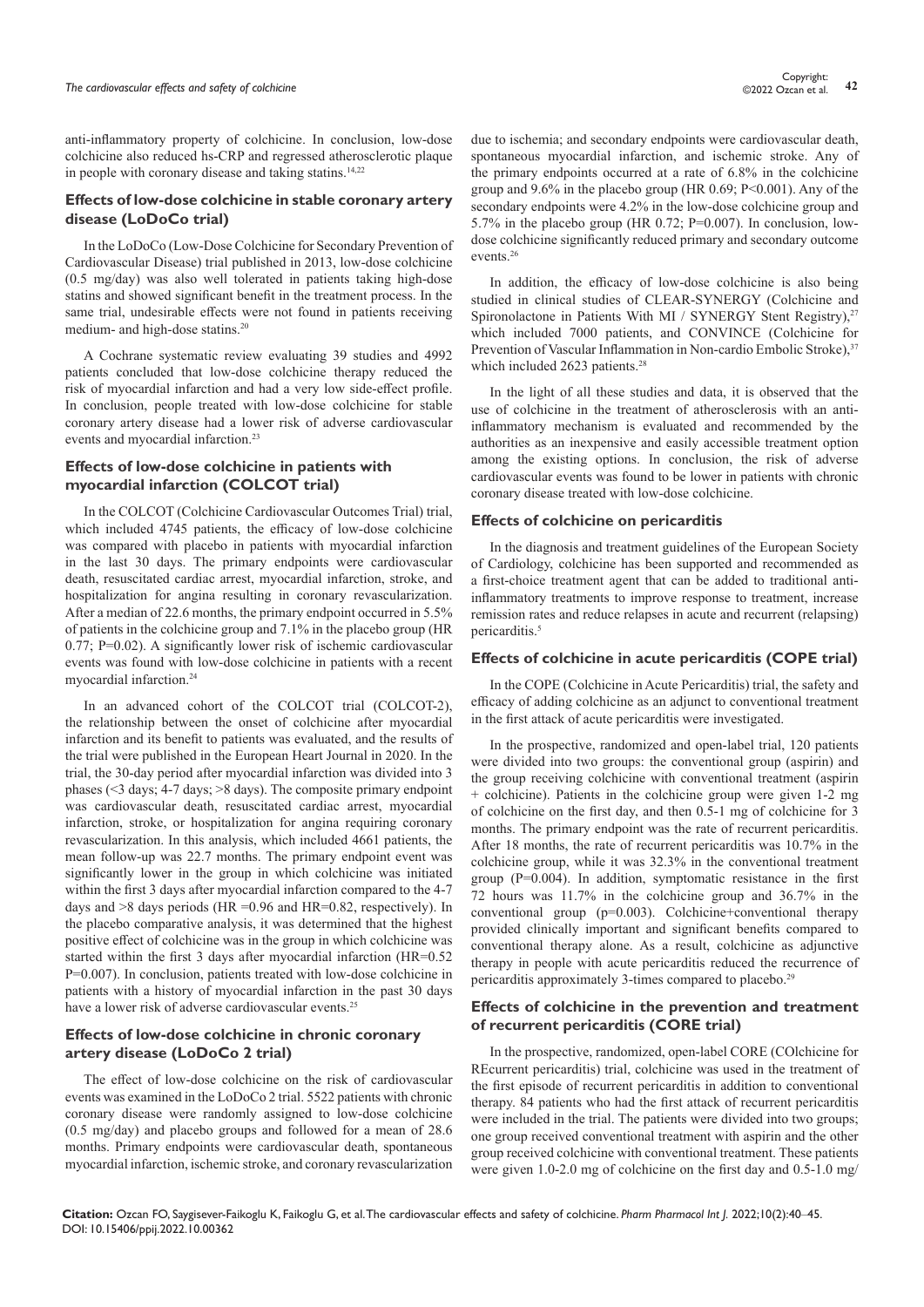day for the next 6 months. The primary endpoint was the pericarditis recurrence rate. The recurrence rate was significantly lower in the group treated with colchicine at a mean follow-up of 20 months (24% with colchicine,  $50.6\%$  with conventional therapy;  $p=0.02$ ). In this trial, symptomatic resistance was found to be lower with colchicine within the first 72 hours (10% with colchicine, 31% with conventional treatment; p=0.03). Colchicine treatment provided a clinically important and significantly higher benefit than conventional treatment in both preventing recurrence and providing rapid symptomatic relief. In conclusion, the addition of low-dose colchicine to the treatment in patients who had a first recurrent episode of pericarditis reduced the next episode of pericarditis by approximately 50%.<sup>30</sup>

### **Effects of colchicine in the prevention and treatment of recurrent pericarditis (CORP trial)**

The efficacy and safety of colchicine for secondary prevention in recurrent pericarditis were investigated in a prospective, randomized, double-blind, placebo-controlled CORP (Colchicine for recurrent pericarditis) trial. 120 patients with their first episode of recurrent pericarditis were grouped into receiving placebo or colchicine in addition to conventional therapy. These patients were given 1.0-2.0 mg of colchicine on the first day and 0.5-1.0 mg/day for the next 6 months. The primary endpoint was pericarditis recurrence rate at 18 months. The recurrence rate at 18 months was 24% in the colchicine group versus 55% in the placebo group (absolute risk reduction 0.31); also, symptomatic resistance within the first 72 hours was significantly lower in the colchicine group (absolute risk reduction 0.30).14.<sup>31</sup> Today, colchicine is a more preferred agent than corticosteroids as a supportive treatment for non-steroidal anti-inflammatories in the treatment of pericarditis. In conclusion, low-dose colchicine treatment in recurrent pericarditis reduced the recurrence of pericarditis by approximately 50% compared to placebo.32

#### **Effects of colchicine on stroke**

Stroke is the second leading cause of death in the world, and cardiovascular diseases trigger neurological diseases such as ischemia accompanied by dementia. Despite the proven effects of anti-thrombotic, lipid-lowering, anti-hypertensive treatments, and lifestyle changes in the prevention of ischemic stroke, stroke is one of the causes of death triggered by coronary and vascular diseases, and the search for preventive treatment continues for stroke.<sup>33,34</sup>

It is known that ischemic stroke is caused by atherosclerotic plaques. Therefore, in addition to anti-inflammatory treatments targeting atherosclerotic plaque inflammation, treatments that stabilize plaque and prevent thromboembolic events are also effective in ischemic stroke.34 In a meta-analysis of 6630 patients, 3359 of whom received colchicine and 3271 of whom were observed as the placebo group, it was observed that colchicine reduced the risk of ischemic stroke in patients with cardiovascular risk.<sup>35</sup>

In a meta-analysis trial in which 5553 patients at risk for cardiovascular (coronary artery) disease were followed up for 1-36 months, it was reported that 161 patients were protected from a stroke during the 23-month follow-up.<sup>36</sup> It has been shown that in patients who had a heart attack, colchicine reduced the frequency of stroke dramatically (77%); and protect against the risk of recurrent heart attack, angina, and stroke.37

Cerebrovascular events were also evaluated in studies in which the benefit of colchicine was examined in cardiovascular diseases in a placebo-controlled manner. A 2020 review and meta-analysis looked at 4 randomized controlled trials on the topic (5553 patients in total).

In these studies, the development of stroke during the follow-up period was investigated. Colchicine-administered groups had significantly fewer strokes at follow-up compared to controls (HR=0.31). It was concluded that administration of low-dose colchicine to people with coronary artery disease would prevent stroke in at least one of 161 patients with a follow-up of upto 23 months.<sup>36</sup>

In another meta-analysis, 5 studies were reviewed. Stroke/TIA was reported in 77 cases out of a total of 2170 patients. The incidence of stroke was significantly lower in the colchicine-treated patient groups than in the non-colchicine group (RR,  $0.37$ ; P = 0.0002).<sup>38</sup> The ongoing CONVINCE (2,623 patients) trial focuses on the impact of colchicine in the secondary prevention of stroke.<sup>39</sup> As a result, colchicine treatment in coronary artery disease resulted in a significant decrease in cerebrovascular events (stroke) in the follow-up period compared to the control groups.

#### **Colchicine and angioplasty**

Restenosis of the coronary arteries after PCI is a serious problem. Neointimal hyperplasia and local inflammation are key components in restenosis.40 The benefit of colchicine therapy was seen in diabetic patients with drug-eluting stent implants, and when patients were evaluated by ultrasound 6 months after PCI, the rate of *in-stent* restenosis and lumen loss decreased from 33% to 16% compared to those using placebo. Due to its antimitotic and anti-inflammatory properties, colchicine is theoretically an attractive candidate for the prevention of restenosis.<sup>10</sup>

#### **Post-Operative Atrial Fibrillation (POAF)**

POAF is a problem that occurs in 10-65% of all patients undergoing cardiac surgery and is associated with length of hospital stay, morbidity, and mortality. In the multicenter, double-blind, randomized COPPS (*Colchicine for the Prevention of the Post-pericardiotomy Syndrome*) trial by Imazio et al.<sup>41,42</sup>, the frequency of POAF decreased by 45% in patients who were given colchicine for one month starting from the day 3 after surgery, and it shortened the length of hospital stay as it halved the average POAF attack duration.

In a randomized, double-blind, two-center trial, half of 170 patients on the day of ablation were started on colchicine (0.5 mg twice daily), half on placebo, and continued for 3 months. The patients were not given any antiarrhythmics. It has been reported that the frequency of POAF, CRP, and IL-6 levels were significantly decreased from day 4 in the colchicine group.43

In a randomized trial with a total of 912 patients in which 457 patients were treated with colchicine and 455 with placebo,<sup>44</sup> in a randomized controlled trial with a total of 1257 patients,<sup>45</sup> and another randomized controlled trial with 1412 patients, preoperative colchicine treatment was found to be associated with a decrease in the incidence of POAF<sup>44</sup> and length of hospital stay.<sup>46</sup> Many studies suggest that colchicine can be used as adjunctive prophylaxis in POAF.

#### **Effects of colchicine on AF relapse after ablation**

A prospective, randomized, double-blind trial was conducted to examine the use of colchicine in patients with AF who underwent pulmonary vein isolation during AF ablation therapy. It was observed that patients with pulmonary vein isolation, who were treated with colchicine monotherapy for three months, were protected from AF recurrence compared to the placebo (16%) group (33.5%), and inflammatory mediators such as IL-6 and CRP were also significantly reduced. This trial highlights the continuous increase in CRP values in the first three months after ablation and the close relationship between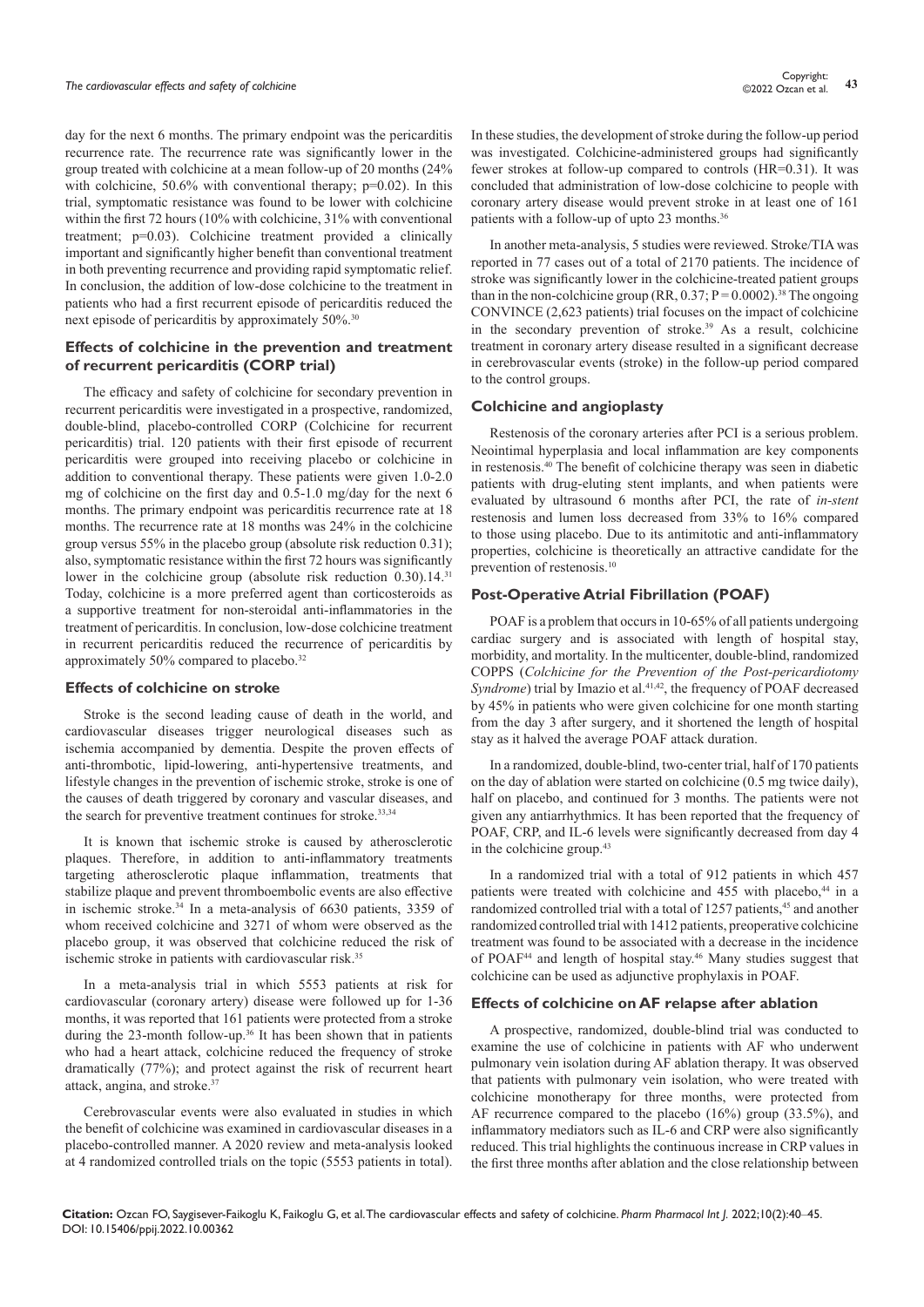# **The cardiovascular effects and safety of colchicine 144** Copyright:<br>44 **A Concept and safety of colchicine 44** COP Concept and a 44 Concept and a 44 Concept and a 44 Concept and a 44 Concept and a 44 Concept and a 44

inflammation and early-stage AF recurrence. Considering that inflammation is the main factor in these cases, it can be expected that colchicine will turn into a promising preventive treatment strategy. 43

In addition to its anti-inflammatory effects, it should not be denied that other mechanisms are also effective in the reducing effects of colchicine on post-ablation AF and POAF. It is known that colchicine also has cytoskeleton-mediated electrophysiological effects. It has been shown that the mechano-mediated channels opened as a result of mechanical damage to rat atrial fibroblast cells are completely blocked by colchicine. It is known that mechanically induced channels in these cells are dependent on the polymerization of actin and tubulin. In another study, it was emphasized that L-type calcium channels, which are regulated by muscarinic and β-adrenergic agonists and responsible for Ca2+ flow, are affected by colchicine, and it is important to control abnormal Ca+2 flow in AF.43

These studies also show that it is possible to benefit from the protective effect of colchicine from AF after cardiac surgery or catheter ablation treatment, with appropriate initial dosage and duration. Based on these data, the researchers concluded that colchicine is a safe and effective treatment modality for preventing AF recurrence after catheter ablation.43

# **Conclusion**

Colchicine is an effective and safe option as a first-choice treatment agent that can be added to conventional anti-inflammatory treatments in patients with recurrent cardiovascular events despite optimal medical therapy and in the secondary prevention of atherosclerotic cardiovascular diseases where other risk factors cannot be adequately controlled.

#### **Acknowledgments**

None.

#### **Conflicts of interest**

Fatmanur Otmar Ozcan, Kubra Saygisever-Faikoglu and Gokhan Faikoglu,are medical advisors of Recordati.

#### **References**

- 1. [Hartung EF. History of the use of colchicum and related medicaments](https://pubmed.ncbi.nlm.nih.gov/13198053/)  [in gout; with suggestions for further research.](https://pubmed.ncbi.nlm.nih.gov/13198053/) *Ann Rheum Dis*. [1954;13\(3\):190–200.](https://pubmed.ncbi.nlm.nih.gov/13198053/)
- 2. [Khanna D, PP Khanna, JD Fitzgerald, et al. American College of](https://pubmed.ncbi.nlm.nih.gov/23024029/)  [Rheumatology guidelines for management of gout. Part 2: therapy and](https://pubmed.ncbi.nlm.nih.gov/23024029/)  [antiinflammatory prophylaxis of acute gouty arthritis.](https://pubmed.ncbi.nlm.nih.gov/23024029/) *Arthritis Care Res* [\(Hoboken\). 2012;64\(10\):1447–1461.](https://pubmed.ncbi.nlm.nih.gov/23024029/)
- 3. [Goldfinger SE. Colchicine for familial Mediterranean fever.](https://pubmed.ncbi.nlm.nih.gov/4636899/) *N Engl J Med*[. 1972;287\(25\):1302.](https://pubmed.ncbi.nlm.nih.gov/4636899/)
- 4. [Mat C, S Yurdakul, S Uysal, et al. A double-blind trial of depot](https://pubmed.ncbi.nlm.nih.gov/16263779/)  [corticosteroids in Behçet's syndrome.](https://pubmed.ncbi.nlm.nih.gov/16263779/) *Rheumatology*. 2006;45(3):348– [352.](https://pubmed.ncbi.nlm.nih.gov/16263779/)
- 5. [Adler Y, P Charron, M Imazio, et al. 2015 ESC Guidelines for the](https://pubmed.ncbi.nlm.nih.gov/26320112/)  [diagnosis and management of pericardial diseases: The Task Force for](https://pubmed.ncbi.nlm.nih.gov/26320112/)  [the Diagnosis and Management of Pericardial Diseases of the European](https://pubmed.ncbi.nlm.nih.gov/26320112/)  [Society of Cardiology \(ESC\) Endorsed by: The European Association for](https://pubmed.ncbi.nlm.nih.gov/26320112/)  [Cardio-Thoracic Surg.](https://pubmed.ncbi.nlm.nih.gov/26320112/) *Eur Heart J*. 2015;36:2921–2964.
- 6. [Calkins H, G Hindricks, R Cappato, et al. 2017 HRS/EHRA/ECAS/](https://pubmed.ncbi.nlm.nih.gov/28506916/) [APHRS/SOLAECE expert consensus statement on catheter and surgical](https://pubmed.ncbi.nlm.nih.gov/28506916/)  [ablation of atrial fibrillation.](https://pubmed.ncbi.nlm.nih.gov/28506916/) *Hear Rhythm*. 2017;14(10):e275–e444.
- 7. [Deftereos S, G Giannopoulos, C Angelidis, et al. Anti-Inflammatory](https://pubmed.ncbi.nlm.nih.gov/26265659/)  [Treatment With Colchicine in Acute Myocardial Infarction: A Pilot Study.](https://pubmed.ncbi.nlm.nih.gov/26265659/)  *Circulation*[. 2015;132\(15\):1395–1403.](https://pubmed.ncbi.nlm.nih.gov/26265659/)
- 8. [Nidorf SM, JW Eikelboom, PL Thompson. Colchicine for secondary](https://pubmed.ncbi.nlm.nih.gov/24425060)  [prevention of cardiovascular disease.](https://pubmed.ncbi.nlm.nih.gov/24425060) *Curr Atheroscler Rep*. [2014;16\(3\):391.](https://pubmed.ncbi.nlm.nih.gov/24425060)
- 9. [Gül A. Kolşisin: Yüzyıllar Boyu Damıtılan Bilgelik Akılcı İlaç Kullanımına](https://www.turkiyeklinikleri.com/article/tr-kolsisin-yuzyillar-boyu-damitilan-bilgelik-akilci-ilac-kullanimina-dair-notlar-73301.html)  Dair Notlar. *[Turkiye Klin Rheumatol-Spec Top](https://www.turkiyeklinikleri.com/article/tr-kolsisin-yuzyillar-boyu-damitilan-bilgelik-akilci-ilac-kullanimina-dair-notlar-73301.html)*. 2015;8(3):28–31.
- 10. [Bhattacharyya B, D Panda, S Gupta, et al. Anti-mitotic activity of](https://pubmed.ncbi.nlm.nih.gov/17464966/)  [colchicine and the structural basis for its interaction with tubulin.](https://pubmed.ncbi.nlm.nih.gov/17464966/) *Med Res Rev*[. 2008;28:155–183.](https://pubmed.ncbi.nlm.nih.gov/17464966/)
- 11. [Thompson PL, S Mark Nidorf. Colchicine: An affordable anti-inflammatory](https://pubmed.ncbi.nlm.nih.gov/30320614/)  [agent for atherosclerosis.](https://pubmed.ncbi.nlm.nih.gov/30320614/) *Curr Opin Lipidol*. 2018;29(6):467–473.
- 12. [Billy Lin, Pillinger M, Binita S, et al. Use of colchicine in atherosclerotic](https://www.pulsus.com/scholarly-articles/use-of-colchicine-in-atherosclerotic-heart-disease.pdf)  heart disease. *[Curr Res Integr Med](https://www.pulsus.com/scholarly-articles/use-of-colchicine-in-atherosclerotic-heart-disease.pdf)*. 2018;3(S1):2-4.
- 13. [Nidorf M, PL Thompson. Effect of colchicine \(0.5 mg twice daily\)](https://pubmed.ncbi.nlm.nih.gov/17350370/)  [on high-sensitivity C-reactive protein independent of aspirin and](https://pubmed.ncbi.nlm.nih.gov/17350370/)  [atorvastatin in patients with stable coronary artery disease.](https://pubmed.ncbi.nlm.nih.gov/17350370/) *Am J Cardiol*. [2007;99\(6\):805–807.](https://pubmed.ncbi.nlm.nih.gov/17350370/)
- 14. [Vaidya K, C Arnott, GJ Martínez, et al. Colchicine Therapy and Plaque](https://pubmed.ncbi.nlm.nih.gov/29055633/)  [Stabilization in Patients With Acute Coronary Syndrome: A CT Coronary](https://pubmed.ncbi.nlm.nih.gov/29055633/)  Angiography Study. *[JACC Cardiovasc Imaging](https://pubmed.ncbi.nlm.nih.gov/29055633/)*. 2018;11(2 Pt 2):305–316.
- 15. [Hemkens LG, H Ewald, VL Gloy, et al. Colchicine for prevention](https://pubmed.ncbi.nlm.nih.gov/26816301/)  of cardiovascular events. *[Cochrane Database Syst Rev](https://pubmed.ncbi.nlm.nih.gov/26816301/)*. [2016;2016\(1\):CD011047.](https://pubmed.ncbi.nlm.nih.gov/26816301/)
- 16. [Deftereos S, G Giannopoulos, K Raisakis, et al. Colchicine Treatment for](https://pubmed.ncbi.nlm.nih.gov/23500260/)  [the Prevention of Bare-Metal Stent Restenosis in Diabetic Patients.](https://pubmed.ncbi.nlm.nih.gov/23500260/) *J Am Coll Cardiol*[. 2013;61\(16\):1679–1685.](https://pubmed.ncbi.nlm.nih.gov/23500260/)
- 17. [Klingenberg R, TF Luscher. Inflammation in Coronary Artery Disease and](https://pubmed.ncbi.nlm.nih.gov/22390645/)  [Acute Myocardial Infarction - is the Stage Set for Novel Therapies?](https://pubmed.ncbi.nlm.nih.gov/22390645/) *Curr Pharm Des*[. 2012;18\(28\):4358–4369.](https://pubmed.ncbi.nlm.nih.gov/22390645/)
- 18. [Drakopoulou M, K Toutouzas, A Michelongona, et al. Vulnerable Plaque](https://pubmed.ncbi.nlm.nih.gov/22204378/)  [and Inflammation: Potential Clinical Strategies.](https://pubmed.ncbi.nlm.nih.gov/22204378/) *Curr Pharm Des*. [2011;17\(37\):4190–4209.](https://pubmed.ncbi.nlm.nih.gov/22204378/)
- 19. [Naruko T, M Ueda, K Haze, et al. Neutrophil infiltration of culprit lesions](https://pubmed.ncbi.nlm.nih.gov/12460868/)  [in acute coronary syndromes.](https://pubmed.ncbi.nlm.nih.gov/12460868/) *Circulation*. 2002;106(23):2894–2900.
- 20. [Nidorf SM, JW Eikelboom, CA Budgeon, et al. Low-dose colchicine](https://pubmed.ncbi.nlm.nih.gov/23265346/)  [for secondary prevention of cardiovascular disease.](https://pubmed.ncbi.nlm.nih.gov/23265346/) *J Am Coll Cardiol*. [2013;61\(4\):404–410.](https://pubmed.ncbi.nlm.nih.gov/23265346/)
- 21. [Crittenden DB, RA Lehmann, L Schneck, et al. Colchicine use is associated](https://pubmed.ncbi.nlm.nih.gov/22660810/)  [with decreased prevalence of myocardial infarction in patients with gout.](https://pubmed.ncbi.nlm.nih.gov/22660810/) *J Rheumatol*[. 2012;39\(7\):1458–1464.](https://pubmed.ncbi.nlm.nih.gov/22660810/)
- 22. [Vergallo R, F Crea. Atherosclerotic Plaque Healing.](https://pubmed.ncbi.nlm.nih.gov/32846063/) *N Engl J Med*. [2020;383\(9\):846–857.](https://pubmed.ncbi.nlm.nih.gov/32846063/)
- 23. [Hemkens LG, H Ewald, VL Gloy, et al. Cardiovascular effects and safety](https://pubmed.ncbi.nlm.nih.gov/26830663/)  [of long-term colchicine treatment: Cochrane review and meta-analysis.](https://pubmed.ncbi.nlm.nih.gov/26830663/)  *Heart*[. 2016;102\(8\):590–596.](https://pubmed.ncbi.nlm.nih.gov/26830663/)
- 24. [Tardif JC, S Kouz, DD Waters, et al. Efficacy and Safety of Low-Dose](https://pubmed.ncbi.nlm.nih.gov/31733140/)  [Colchicine after Myocardial Infarction.](https://pubmed.ncbi.nlm.nih.gov/31733140/) *N Engl J Med*. 2019;381(26):2497– [2505.](https://pubmed.ncbi.nlm.nih.gov/31733140/)
- 25. [Bouabdallaoui N, JC Tardif, DD Waters, et al. Time-to-treatment initiation](https://pubmed.ncbi.nlm.nih.gov/32860034/)  [of colchicine and cardiovascular outcomes after myocardial infarction in](https://pubmed.ncbi.nlm.nih.gov/32860034/)  [the Colchicine Cardiovascular Outcomes Trial \(COLCOT\).](https://pubmed.ncbi.nlm.nih.gov/32860034/) *Eur Heart J*. [2020;41\(42\):4092–4099.](https://pubmed.ncbi.nlm.nih.gov/32860034/)
- 26. [Nidorf SM, ATL Fiolet, A Mosterd, et al. Colchicine in Patients with](https://pubmed.ncbi.nlm.nih.gov/32865380/)  [Chronic Coronary Disease.](https://pubmed.ncbi.nlm.nih.gov/32865380/) *N Engl J Med*. 2020;383(19):1838–1847.
- 27. [Population Health Research Institute.](https://clinicaltrials.gov/ct2/show/NCT03048825) *Colchicine and Spironolactone in [Patients with MI / SYNERGY Stent Registry](https://clinicaltrials.gov/ct2/show/NCT03048825)*. Hamilton, Ontario, Canada; [2018.](https://clinicaltrials.gov/ct2/show/NCT03048825)
- 28. [Kelly P, C Weimar, R Lemmens, et al. Colchicine for prevention of vascular](https://pubmed.ncbi.nlm.nih.gov/34414298/)  [inflammation in Non-CardioEmbolic stroke \(CONVINCE\) - study](https://pubmed.ncbi.nlm.nih.gov/34414298/)  [protocol for a randomised controlled trial.](https://pubmed.ncbi.nlm.nih.gov/34414298/) *Eur Stroke J*. 2021;6(2):222– [228.](https://pubmed.ncbi.nlm.nih.gov/34414298/)

**Citation:** Ozcan FO, Saygisever-Faikoglu K, Faikoglu G, et al. The cardiovascular effects and safety of colchicine. *Pharm Pharmacol Int J.* 2022;10(2):40‒45. DOI: [10.15406/ppij.2022.10.00362](https://doi.org/10.15406/ppij.2022.10.00362)